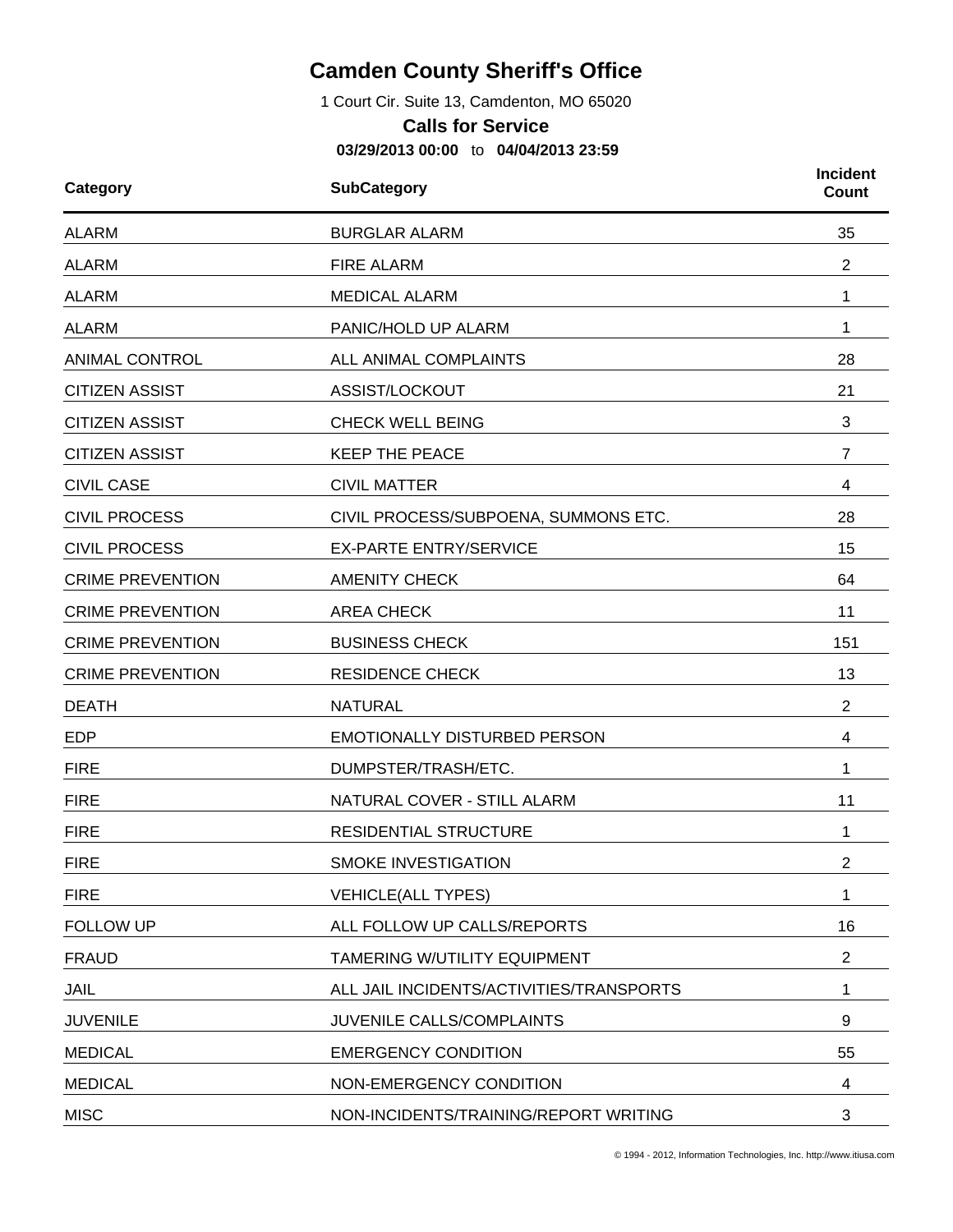| Category                                                                              | <b>SubCategory</b>                     | <b>Incident</b><br><b>Count</b> |
|---------------------------------------------------------------------------------------|----------------------------------------|---------------------------------|
| <b>MISSING PERSONS</b>                                                                | <b>JUVENILE</b>                        | 1                               |
| <b>MVA</b>                                                                            | <b>INJURY</b>                          | 4                               |
| <b>MVA</b>                                                                            | NON-INJURY                             | 6                               |
| <b>NOISE COMPLAINT</b>                                                                | <b>ALL TYPES</b>                       | 8                               |
| <b>OTHER</b>                                                                          | UNCLASSIFIED CALLS                     | 9                               |
| <b>OUTSIDE AGENCY ASSIST</b>                                                          | <b>DFS INVEST/ASSIST</b>               | 4                               |
| <b>OUTSIDE AGENCY ASSISTS</b>                                                         | ASSISTING OTHER AGENCIES               | 20                              |
| <b>PERSONS</b>                                                                        | <b>ASSAULT</b>                         | 3                               |
| <b>PERSONS</b>                                                                        | <b>DISTURBANCE</b>                     | 3                               |
| <b>PERSONS</b>                                                                        | DOMESTIC VIOLENCE CALLS                | 16                              |
| <b>PERSONS</b>                                                                        | <b>EX-PARTE VIOLATIONS</b>             | $\overline{2}$                  |
| <b>PERSONS</b>                                                                        | <b>FIGHT IN PROGRESS</b>               | 1                               |
| <b>PERSONS</b>                                                                        | <b>HARRASMENT</b>                      | 14                              |
| <b>PERSONS</b>                                                                        | PEDESTRIAN CHECK                       | 4                               |
| <b>PRISONER</b>                                                                       | <b>TRANSPORT</b>                       | 10                              |
| PROPERTY CRIMES                                                                       | <b>BURGLARY</b>                        | 6                               |
| PROPERTY CRIMES                                                                       | LARCENY/STEALING                       | 21                              |
| <b>PROPERTY CRIMES</b>                                                                | <b>LOST/RECOVERED ITEMS</b>            | 2                               |
| PROPERTY CRIMES                                                                       | PROPERTY DAMAGE                        | 7                               |
| <b>PROPERTY CRIMES</b>                                                                | <b>TRESPASSING</b>                     | 4                               |
| <b>SUSPICIOUS ACTIVITY</b>                                                            | <b>ALL TYPES</b>                       | 35                              |
| <b>TRAFFIC</b>                                                                        | ABANDONED VEHICLES                     | 6                               |
| <b>TRAFFIC</b>                                                                        | <b>C&amp;I DRIVING COMPLAINTS</b>      | 17                              |
| <b>TRAFFIC</b>                                                                        | ROAD HAZARD/BLOCKED                    | 15                              |
| <b>TRAFFIC</b>                                                                        | <b>TRAFFIC STOPS</b>                   | 161                             |
| <b>VEHICLE</b>                                                                        | <b>CHECK</b>                           | 14                              |
| <b>VEHICLE</b>                                                                        | <b>Motorist Assist</b>                 | 1                               |
| <b>WARRANT</b>                                                                        | <b>WARRANT SERVICE</b>                 | 21                              |
| <b>WATER</b>                                                                          | ALL WATER RELATED COMPLAINTS/ACCIDENTS | $\overline{2}$                  |
| <b>Total Number of Calls:</b><br>913<br>Total Summons Issued: 21<br>Total Arrests: 33 |                                        |                                 |
|                                                                                       |                                        |                                 |

DWI Arrests **3**